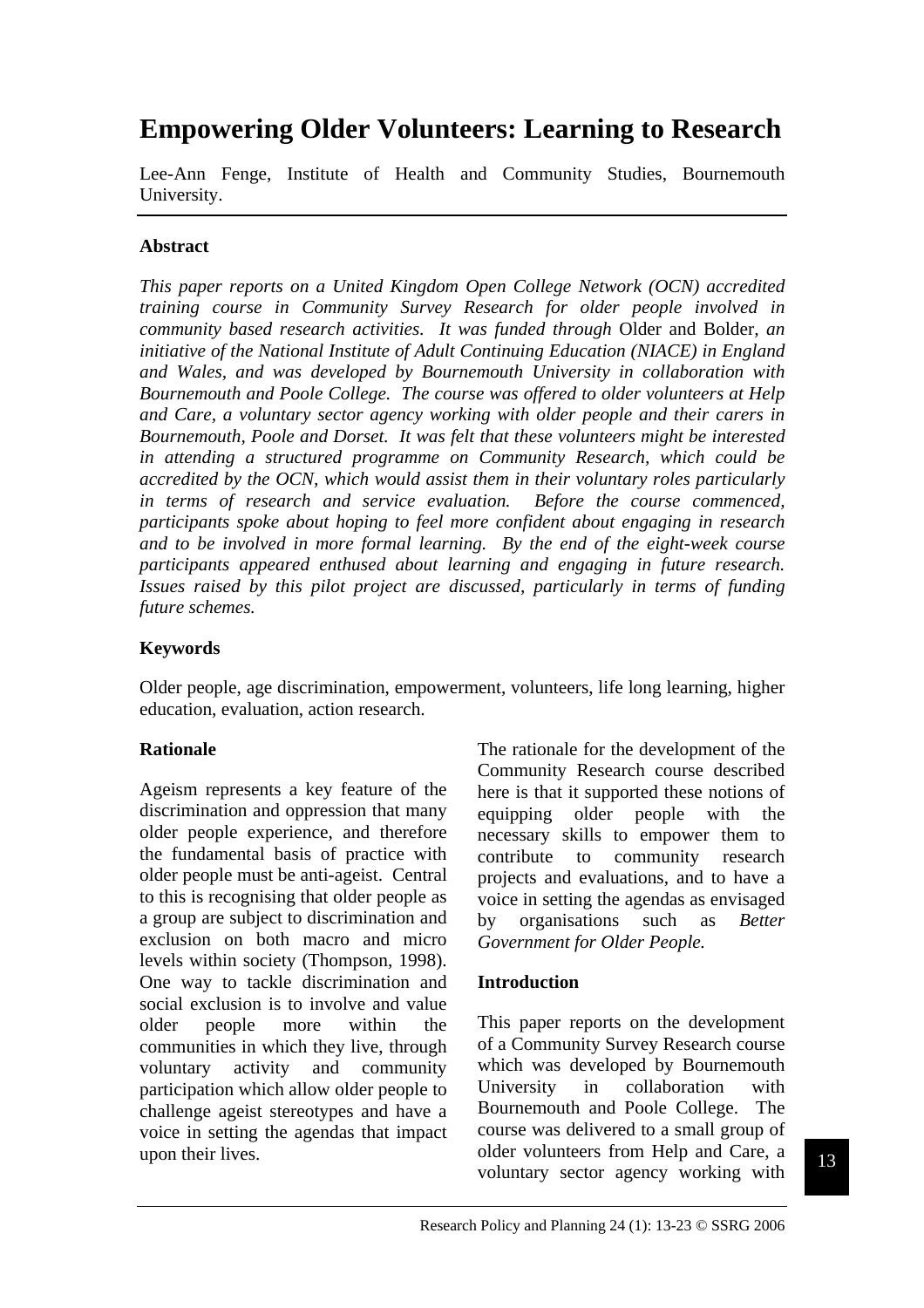older people and their carers in the South of England. It was developed as a small pilot project and delivered with funding from *Older and Bolder*, a NIACE initiative to engage older people in learning, and offered the opportunity of an accredited unit of learning through the National Open College Network (OCN). The Open College Network provides accreditation services for adult learning, and works in partnership with organizations to develop learning strategies for adult learners in order to widen participation and access to education. A steering group was established to develop the project and was made up of representatives from Help and Care, Bournemouth University, Bournemouth and Poole College and *Older and Bolder*.

The Community Survey Research course was developed in light of growing awareness within Help and Care that their volunteers were increasingly being asked by the statutory sectors to become involved in researching and evaluating services. The steering group felt that some formal learning could be offered to empower volunteers by equipping them with more knowledge and understanding of research to undertake these roles effectively. The option of accredited learning was felt to be important for some volunteers and, as a result, it was agreed to design a unit of learning that could be accredited through the Open College Network.

# **Background**

The course was developed at a time of government emphasis on public involvement in service development and delivery, and recognition within research of the importance of user-led approaches to enquiry and inclusive processes of theory development (Beresford, 2000). Service users and patients are being increasingly encouraged to contribute to research and evaluation of the services and policies which affect them. For example, Section 11 of the Health and Social Care Act (2001) places a duty on National Health Service (NHS) institutions to make active arrangements to involve and consult patients and the public in planning services, and developing proposals for change in service delivery and service operation. Patient and public involvement (PPI) forums have been established as part of the government's agenda to put patients at the centre of everything the NHS does. This was first set out in the NHS Plan (Department of Health, 2000a), which included an expansion of the 'Expert Patient Programme', and the forums were defined in legislation in the NHS Reform and Health Care Professions Act (2002).

The needs of older people have been acknowledged by government policy and rhetoric over recent years. Government policy has highlighted the importance of user expertise (Modernising Social Services, DH 1998; The NHS Plan, DH 2000a). Participation and empowerment are key themes of this policy (A Quality Strategy for Social Care, DH 2000b), and the interface between the knowledge of professionals and 'situated knowledge' of service users is becoming important in both service delivery and research (Nolan *et al.*, 2001: p2).

Recent policy and rhetoric have promoted 'user' focused approaches to practice. On a micro level, this acknowledges the role that service users have in defining their own needs within assessment processes (*A Quality Strategy for Social Care*, DH 2000b), and on a macro level it leads to increased emphasis on participation in the policies and agencies which affect their lives. *Better Government for Older*  **People** was established by the Cabinet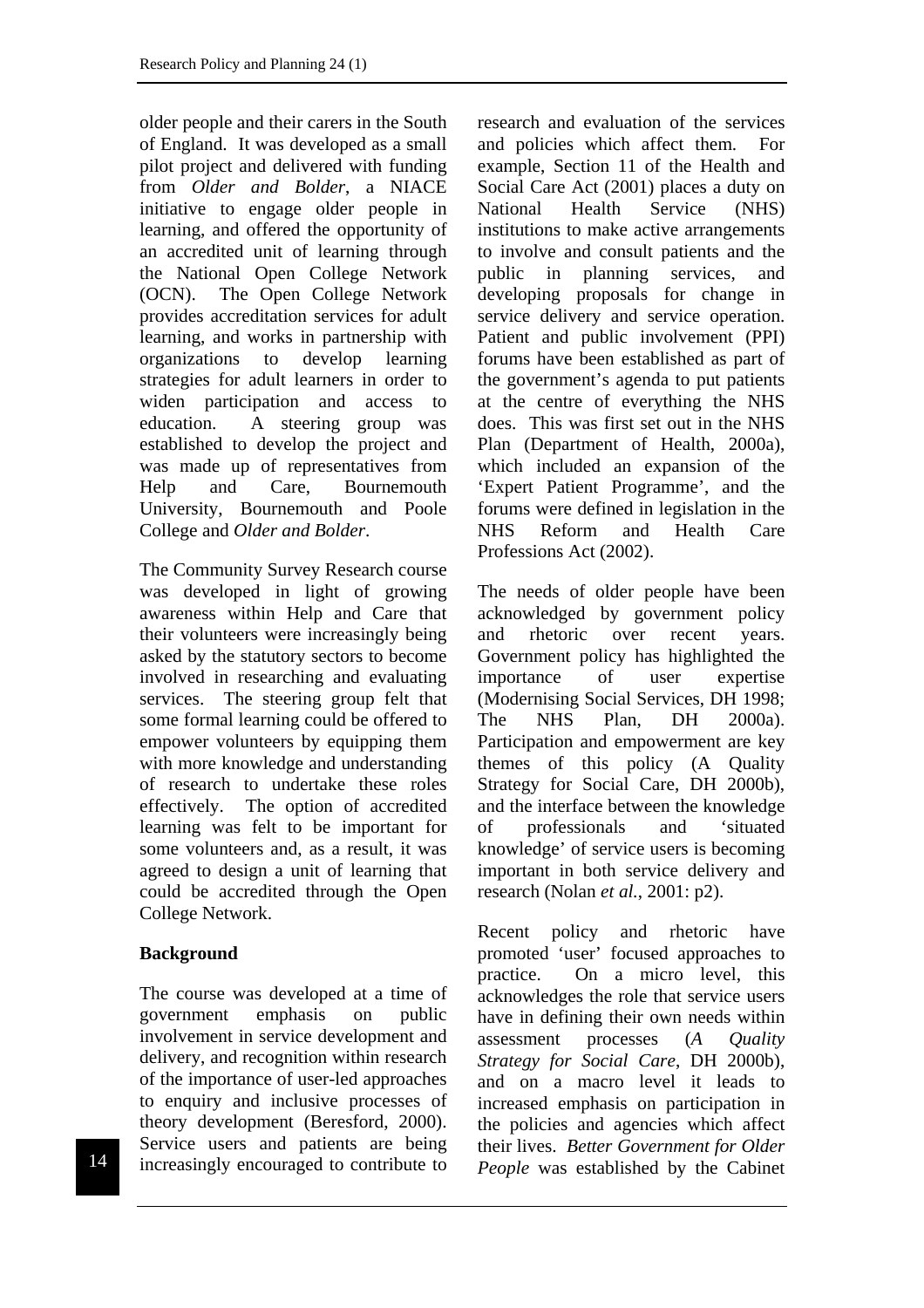Office in 1998, and is a UK-wide programme which aims to improve public services for older people. It involves partnerships between central government, local government and the voluntary sector and aims to involve older people in inter-agency strategies which affect their lives. More recently, the Government has highlighted its intention to open up 'opportunities for older people to learn, …and be involved in volunteering' (p31), when it launched its older people strategy, *Opportunity Age: Meeting the Challenges of Ageing in the 21st Century* (Her Majesty's Government, 2005).

Government policies such as the *National Service Framework for Older People* (DH, 2001) and *Opportunity Age* (Her Majesty's Government, 2005) have also highlighted the need to tackle ageist practice but to implement this policy changes need to be made concerning the negativity associated with ageing. One way of achieving this is to encourage older people to participate in their local communities and to raise the 'voice' of older people by engagement in community research activities.

## **Social exclusion and community participation**

The concept of social exclusion has been described as a 'leitmotif' in policy initiatives in a number of countries (Jarman, 2001). The Commission of the European Union (2005) has highlighted social exclusion as a key theme within social policy in Europe and 'participation' is seen as being central to this policy.

The inability to 'participate' or restrictions placed on participation are central to this discussion. Participation is a central concept within the social exclusion debate and one way of viewing participation is to consider it as a 'citizenship right' (Lister, 1998). This approach views citizenship in terms of participation, and as such participation 'can be understood as representing an expression of human agency' (Lister, 1998, p27). This could be seen in terms of political activity or voting, but also through less formal means such as participation in local community activity.

For many older people 'participation' may be prevented by ageist assumptions about the value of older people within society and the negative connotations attached to ageing within a western culture. This view suggests that it is not the case that older individuals choose not to participate, as might be suggested by decline models of ageing and approaches such as disengagement theory (Cumming and Henry, 1961). Rather, it indicates that they are prevented from doing so by a society that places a premium on youth and views old age as a time of invisibility and dependency.

Much of the focus on social exclusion has been on younger people, specifically concerning the impact of unemployment, poor education, poverty and poor housing. Research by Riseborough and Sribjlanin (2000) found evidence that older people are often 'invisible', either as beneficiaries or participants, within regeneration schemes and community development projects. They suggest that older people are often marginalised within the social exclusion debate and that 'attention to community most frequently takes account of young people of working and school age' (p16).

For older people, becoming involved with community based projects may help dispel some of the myths surrounding ageing and allow older people to share their experiences and views with agencies and the wider society. This is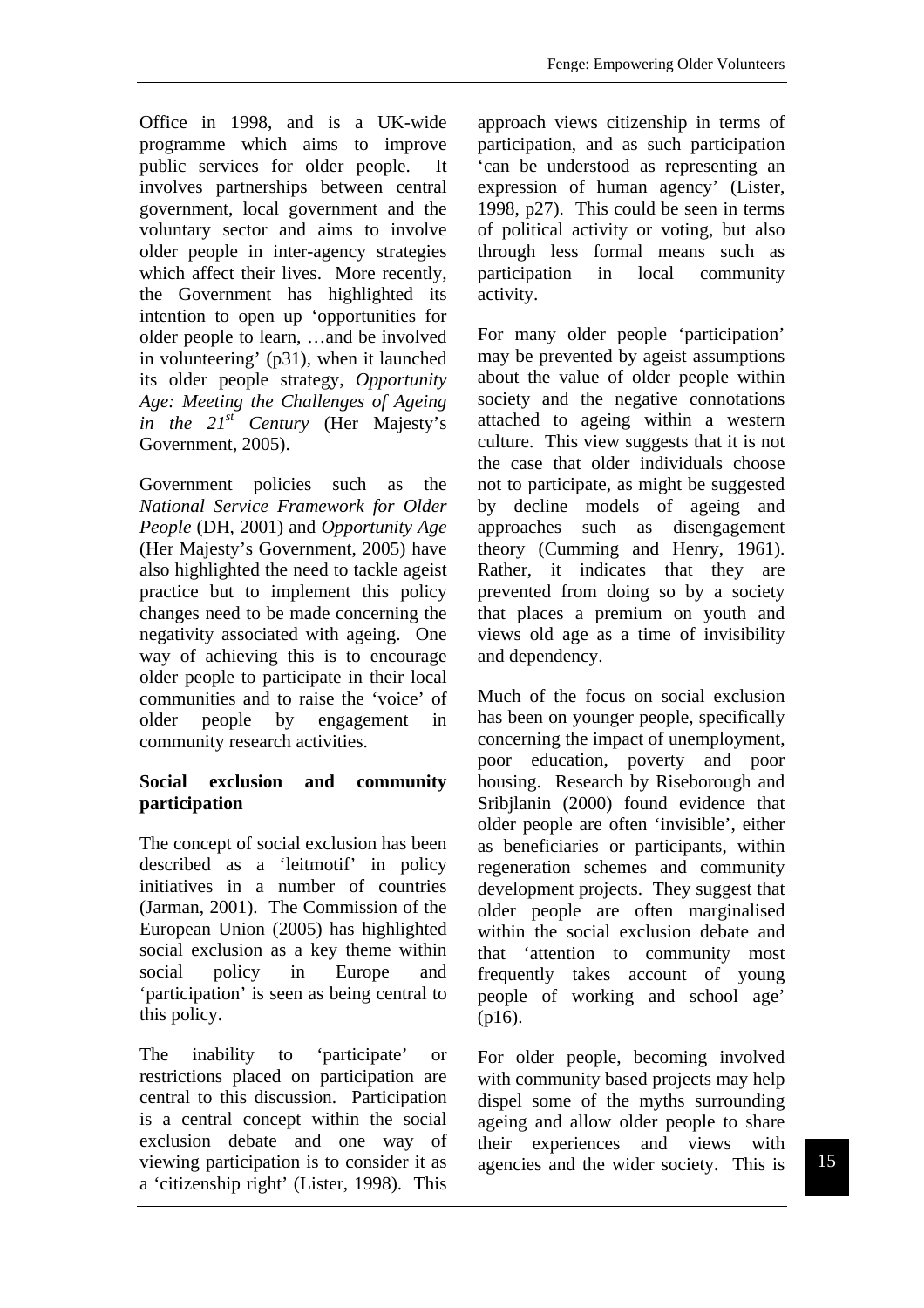acknowledged through schemes such as *Better Government for Older People.*

#### **Empowering older people through education and research**

The *Older and Bolde*r initiative through NIACE sets out to promote wider learning opportunities for older people, to encourage partnerships between Further Education, Higher Education and community organisations, and to widen participation by older adults in all forms of learning.

Traditionally older people have been excluded from the widening participation debate, as this has tended to focus on education as an instrument to employment. The Government in both the recent White Paper (Department for Education and Skills, 2003) and the previous key policy documents such as the Dearing Report (Dearing, 1997) sets the context of widening participation in education within that of economic competitiveness. This frames the benefits of higher education in terms of employment and economic benefits to the individual as well as to society as a whole. Older people, on the basis of being retired from employment, are excluded from this debate. It is, therefore, unsurprising that the National Adult Learning Survey (Fitzgerald *et al.*, 2002) suggests that older people (those aged 70 years and over) are the least likely group of adults to be engaged with learning (p19). When they do engage in learning, it tends to be on nonvocational, non-accredited courses (NIACE, 2002).

An alternative approach is offered by the social rights discourse which stresses the 'rights' of older people to education and participation as citizens (Withnall, 2002). This views access to education for older people as a right, but also as an instrument to challenge social exclusion by increasing participation of older people.

This equates with the empowering nature of education. Empowerment, although a contested concept (Means *et al*., 2003), can refer to user participation in services and to the self-help movement generally, in which groups take action on their own behalf, either in cooperation with, or independently of, the statutory services (Thomas and Pierson, 1995, pp134-135). Education can therefore empower individuals and communities, and this is supported by the Social Exclusion Unit's final report on *Excluded Older People* (OPDM, 2006) which reports that participation in learning offers many benefits to individuals concerning health and well being of both individuals and communities (p12).

The Open College Network aims to widen participation and access to education, and to promote social inclusion through education. Participation and inclusion are important if older people's views and perspectives are to be taken on board by agencies and wider policy initiatives, and as Wilkinson and Capener (1997) suggest:

*For older people in particular, participation in education and training represents a major way in which they can contribute to the life of the community.*  p158

Elmore (1999) has advocated older people's access to education based on social justice and citizenship. In this approach, education is seen as an empowering experience, and one that should support older people with 'the acquisition of skills to enable them to continue to contribute as full members of the community' (p13). Similarly, Cusack (1999) talks of the empowering nature of education for older people and 16 instrument to challenge social exclusion suggests the need to reframe old notions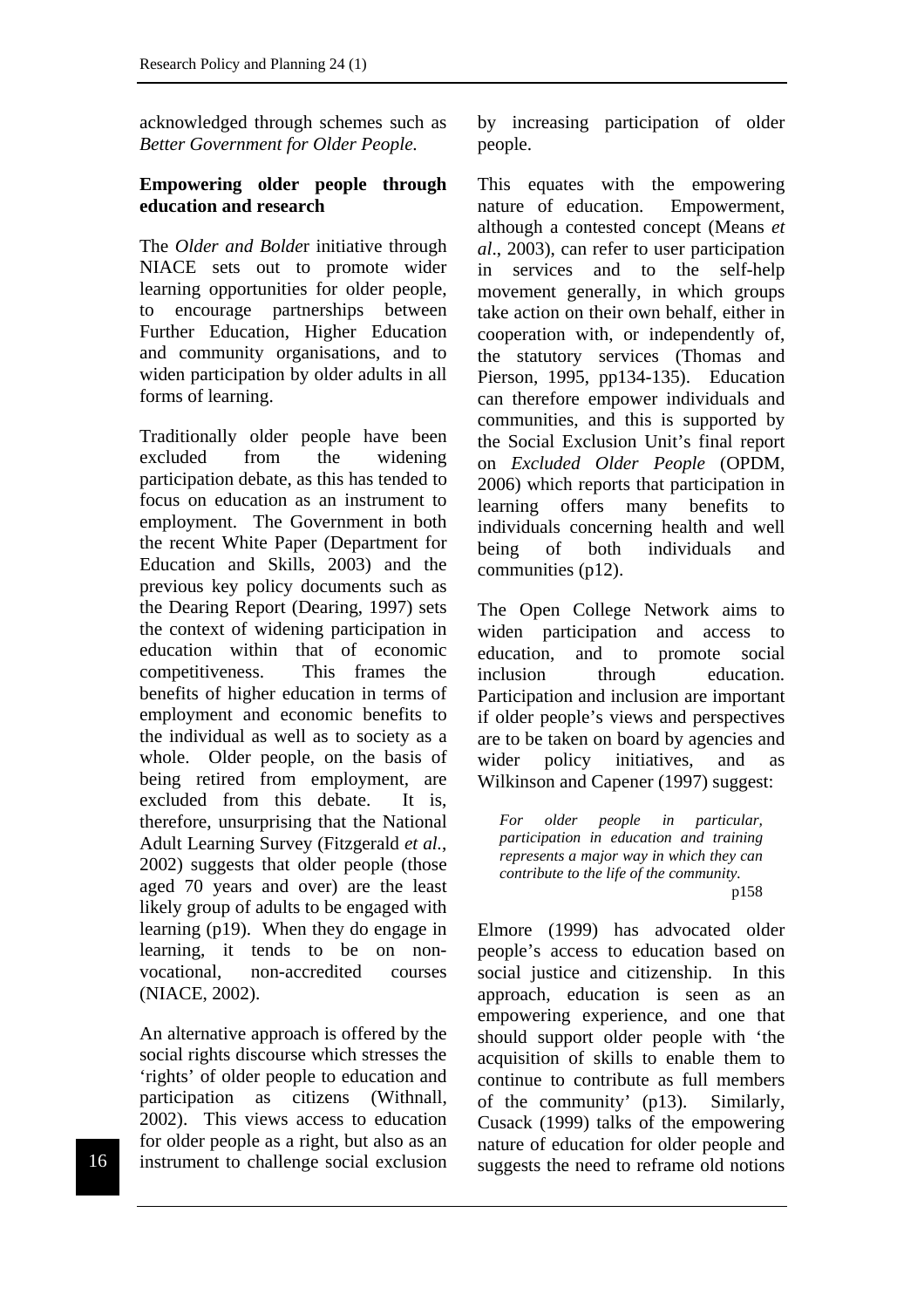of power 'to embrace 'power to' and 'power with' approaches, …. enabling seniors to play a greater role in setting the community-based research agenda' (p26).

# **Aims of project**

This pilot project was focused on the aims of the NIACE *Older and Bolder* initiative which included encouraging partnerships between further and higher education institutions and voluntary sector organizations in developing provision. This development was a collaborative activity which involved Further Education (FE) Colleges that had access to the OCN accreditation process, Higher Education (HE) institutions that already had research links with the voluntary sector, the voluntary sector itself, and *Older and Bolder*.

In developing this OCN accredited course, the steering group reviewed a research training programme developed by Leamy and Clough (2001) at Lancaster University which formed part of a research project called 'Housing decisions in old age' (Leamy & Clough, 2006). The practical element of the course involved undertaking 10 interviews with older people as part of the housing study. The course was offered to older students so that they could develop a wider theoretical understanding of research and practical interviewing skills.

We felt that the demands of the Lancaster course were too great for our intended learners as it ran over two terms and was a 30 credit unit requiring the completion of four assignments equivalent to 6,000 words (Leamy & Clough, 2001, 2006). The steering group thought that such a demanding course, both in terms of time commitment and amount of work expected to be completed by the students would discourage volunteers coming forward. The target market was older people currently involved in voluntary activity, who may or may not be currently involved in a research project.

The aims of the Community Research course were to introduce learners to research methods, including questionnaire design, sampling, interviewing, and analysis. It was acknowledged that potential participants could have different research experience, ranging from those who might be actively engaged in a research project such as *Gay and Gre*y to others who had little experience but hoped to become involved at some future date. Unlike the Lancaster model, undertaking interviews for a research project was not part of the pilot.

Within the OCN Credit Framework, a specific definition of credit has been developed in respect to the learning outcomes which a learner, on average, might reasonably be expected to achieve in 30 Hours of Learning.

The steering group decided to focus the learning around level 1 of the OCN Credit Framework, which is equivalent to NVQ1 or GNVQ Foundation level. This level is focused on the acquisition of a foundation of competencies, knowledge and understanding of a limited range of predictable and structured contexts that prepare the learner to progress further (National Open College Network, 2005). By focusing on learning at level 1 it allowed for future course development level 2 or 3 if there was felt to be the interest or need.

The course was structured around 30 hours of learning, which was offered through workshops running over 8 weeks from 10a.m.-2p.m. Fees were covered by the *Older and Bolder* funding and it was therefore offered free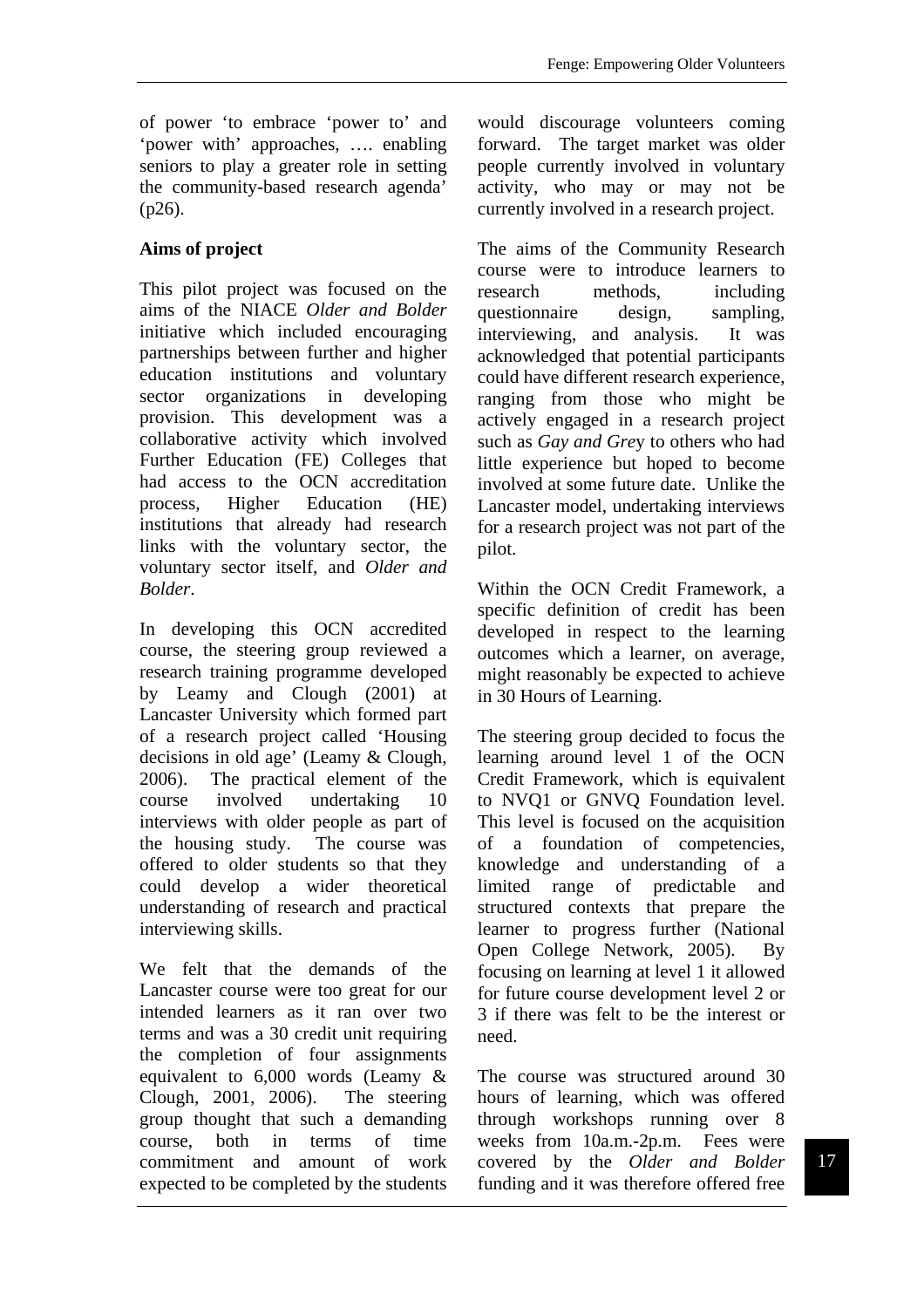of charge to participants. Funding also supported the cost of participants' transport to the venue and lunch and refreshments. It was felt that charging for the programme would deter potential participants, as would costs incurred in transport, so these potential obstacles were removed.

#### **The programme**

The pilot project was designed as an introduction to community survey research, and the basis for developing more in-depth learning in the future. All participants in the Help and Care Strategy group were invited to attend, as were all participants on a parallel *Gay and Grey* Research project. The pilot aimed for about eight participants. However, due to illness and other commitments only five participants were able to attend the whole course. Two had previous experience of higher education, whereas the other three had no formal qualifications, although a good deal of experiential knowledge. All were over 55 years of age, the oldest being 84 years old. All course participants were told that they were attending a pilot project to explore the potential of offering future research teaching to older volunteers.

The learning outcomes of the course included:

- understanding the most appropriate research methods to implement community research;
- questionnaire design;
- the use of interviews:
- sampling;
- the use of codes of practice:
- piloting;
- recording; and
- analysis and presentation of results.

On the first day the participants were asked to explore their hopes and fears, shown in Table 1, which demonstrated that they were concerned about the level and amount of work involved, although keen to undertake more formal learning.

| <b>Hopes</b>                                                                 | <b>Fears</b>                                                     |
|------------------------------------------------------------------------------|------------------------------------------------------------------|
| To feel confident enough to start own research project.                      | The level of learning and amount of work<br>expected from tutor. |
| To assist me in my work as a member of the older<br>people's strategy group. | Concerned that work will be too complicated.                     |
| To learn something new.                                                      | Fear of being seen as unable to spell.                           |
| To learn about the use and design of questionnaires.                         | Fear of having own weaknesses highlighted.                       |
| To learn how to get the views of others.                                     |                                                                  |
| To enjoy research.                                                           |                                                                  |
| To be involved in more formal learning.                                      |                                                                  |

**Table 1: Participants' hopes and fears at the beginning of the course**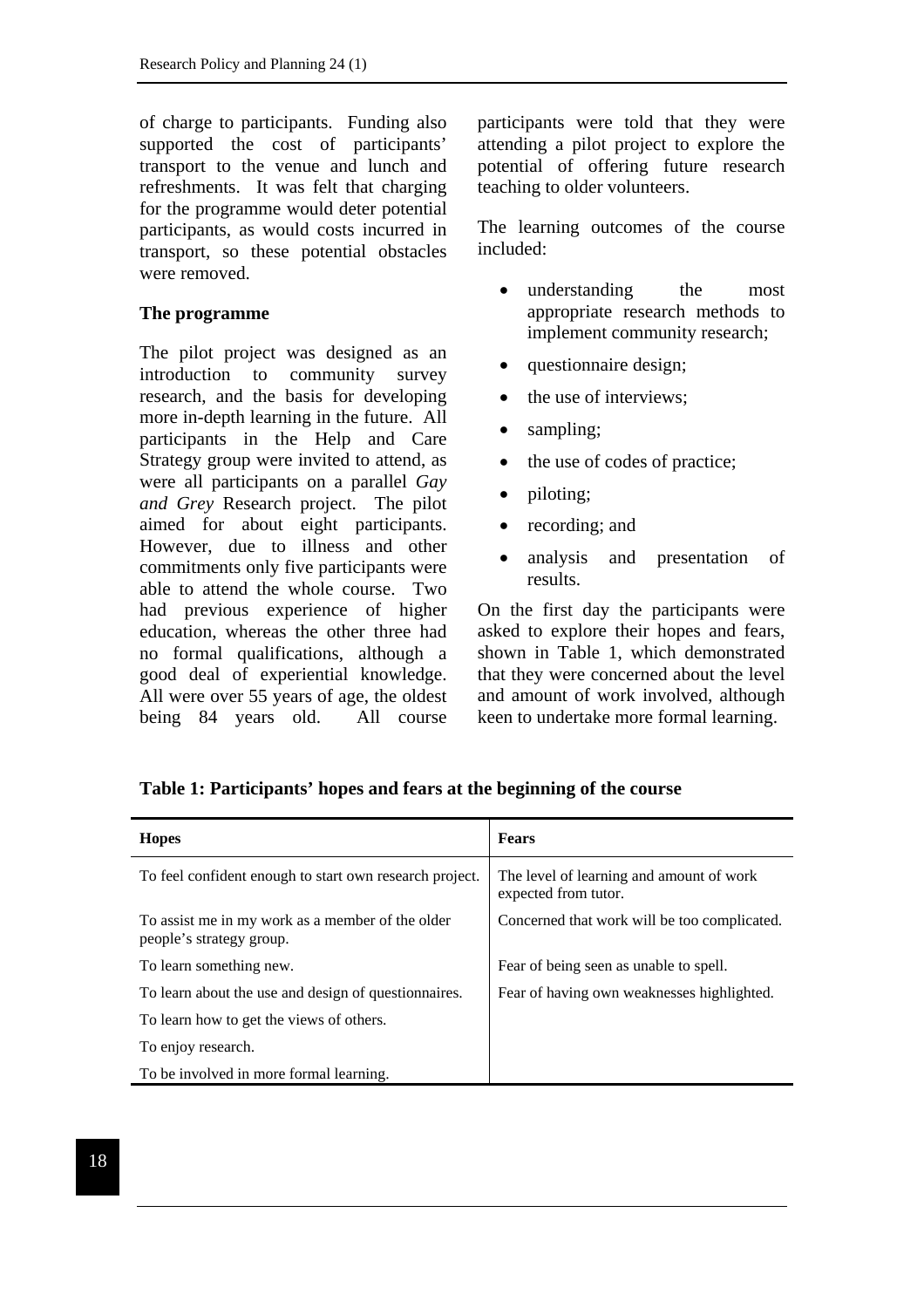It was explained to the participants that they could choose to submit a portfolio to provide evidence of their learning which would be assessed as an OCN accredited unit of learning. This seemed important to them, as did the university's involvement with the course, which seemed to validate the experience as being important and worthwhile. The importance attached to this being a course run by the university was not something that the steering group had considered during the development process. In the end, three out of five participants submitted a portfolio of evidence, whilst the remaining two decided that they had not attended the course for a 'qualification' and therefore chose not to pull together their portfolios.

Each session was geared around activities to engage learners in discussion of the themes, from exploration of 'spoof' questionnaires to discussion of questionnaires that group members were involved in developing as part of their voluntary work. Participants also began to view more critically questionnaires which they received through the post, and all of them brought in questionnaires that they had received as part of this process.

Activities were provided for each session, alongside guidelines for reflections on their learning during each session, and the evidence used to demonstrate this. Participants were provided with materials to demonstrate their learning, as well as reflective templates for each learning outcome, on which they could map their learning.

In order to assess their understanding of questionnaire design, and as not all participants were currently involved in outside research projects, it was decided to set the participants the task of

designing a questionnaire to evaluate the Community Research course.

## **Evaluation of the course**

As a pilot project, this was a learning experience for me as a lecturer, as well as for the participants. One of the participants, in a session where we were exploring different approaches to research, compared the experience of the pilot project to an action research project. She felt that the participants could influence how the course was run, as well as having an input into any future plans for such courses.

Action research is considered to be a style of enquiry incorporating a variety of diverse practices, as opposed to being a research methodology in itself, characterized by a rigid set of rules (Gray, 2004). Although not formally designed as an action research project, a collaborative group relationship (Titchen and Binnie, 1993) was established between the five participants and the lecturer. Participants were encouraged to reflect on the Community Survey course and a variety of evidence was explored including participant hopes at the beginning of the course, end of course feedback, informal group discussion and portfolio evidence.

At the end of the course, students were asked for written feedback concerning the positive and negative aspects of the course, summarised in Table 2. On the whole, feedback was very positive, although the small group size was noted as a negative aspect.

The fears expressed by participants at the beginning of the course concerning the level of work required were unfounded according to the end of course evaluation. All participants enjoyed attending the course and found the atmosphere friendly and nonthreatening. Three out of five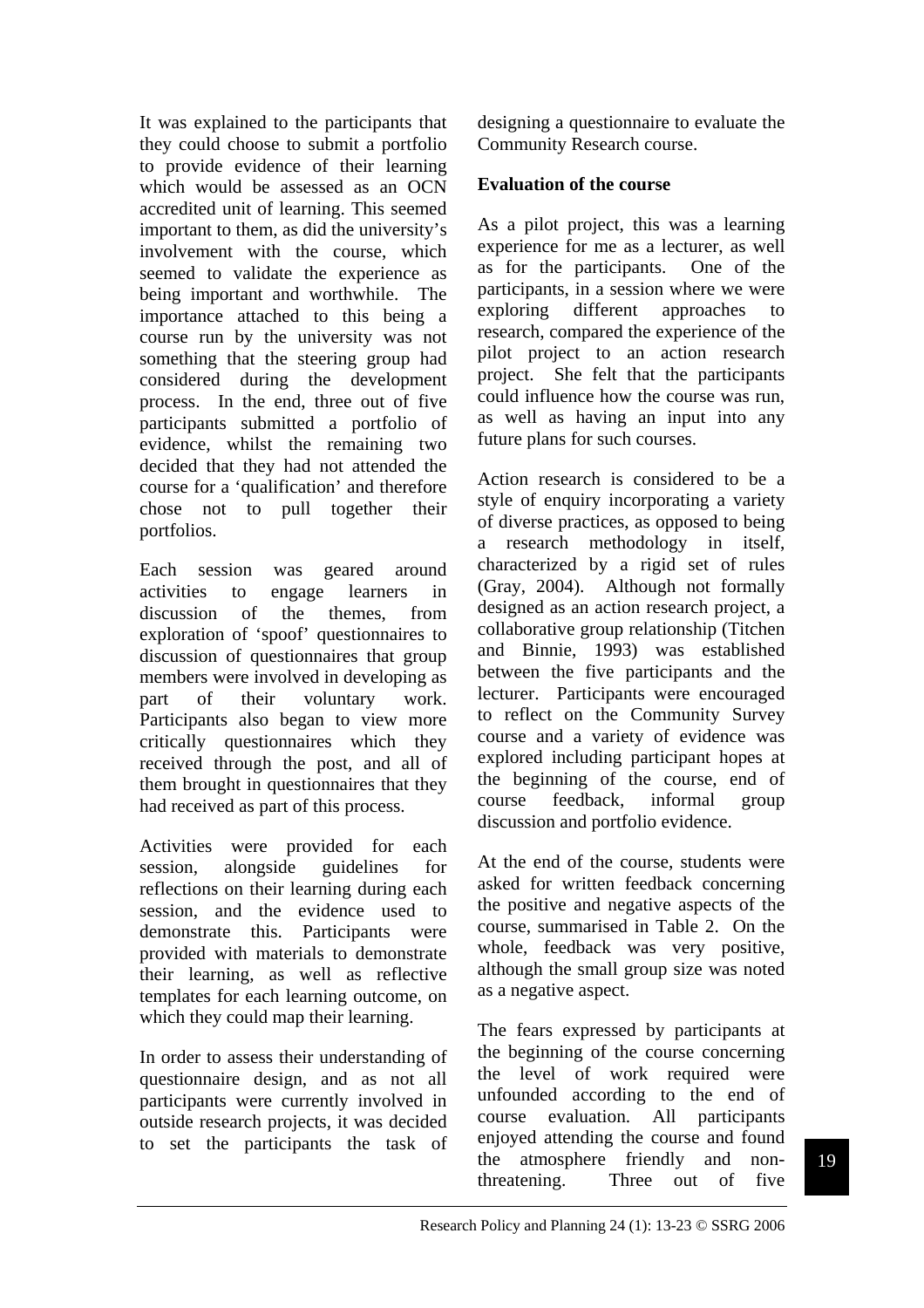participants reported that they were satisfied by the level and amount of work offered by the course, whereas the two participants who had prior experience of higher education said they would have welcomed reading lists and 'homework' activities. This raises the issue of participant expectation and prior learning experiences. In designing such community learning courses, it can be difficult achieving the right level for all participants, where participants have a range of prior educational experience. Despite these differences, all five reported that they would be willing to undertake future courses if they were offered, and one went on to register on an Open University course.

#### **Table 2: Positive and negative aspects of the course**

| Positive aspects of the course                                                                                               | Negative aspects of the course                                          |
|------------------------------------------------------------------------------------------------------------------------------|-------------------------------------------------------------------------|
| Relaxed atmosphere, given the opportunity to<br>participate, structured and plenty of handouts.                              | We sometimes lost focus [too many]<br>personal reminiscences!           |
| Group work, discussion, and atmosphere.                                                                                      | Would like more on use of statistics and how<br>to disseminate results. |
| Easily explained.                                                                                                            | More people could have joined us (only five<br>in group).               |
| The friendly atmosphere throughout treated with<br>$respect - as adults, the casual/non-regimental/non-$<br>formal approach. |                                                                         |
| The banter - found the whole thing interesting.                                                                              |                                                                         |

Throughout the course, participants were encouraged to reflect upon their learning from each session. A template was given to them to facilitate this process, which could then be included in their portfolio. On this template, participants were asked to give examples evidencing their learning, which they could crossreference to activities undertaken in sessions. In some of these evidence sheets, there were elements of peer assessment, as they were required to get feedback from the other participants of their contribution to group activities.

The process of reviewing their learning within their portfolio, and pulling their portfolios together allowed the participants to acknowledge the learning they had undertaken during the course. They left the course not only with a portfolio of evidence but also with more confidence about undertaking research, feeling equipped to inform the wider strategy groups within Help and Care about issues related to research. They appeared empowered through their learning, and were keen to explore how what they had learned could be applied in terms of future community research activities within Help and Care.

#### **The future**

The Government in its older people's strategy *Opportunity Age: Meeting the challenges of ageing in the 21st Century* (Her Majesty's Government, 2005) has raised the profile of older people as learners and volunteers. They are increasingly being encouraged to engage as 'active citizens' in their communities, and one of the ways of achieving this is through undertaking roles as volunteers in community based research and evaluation projects. However, to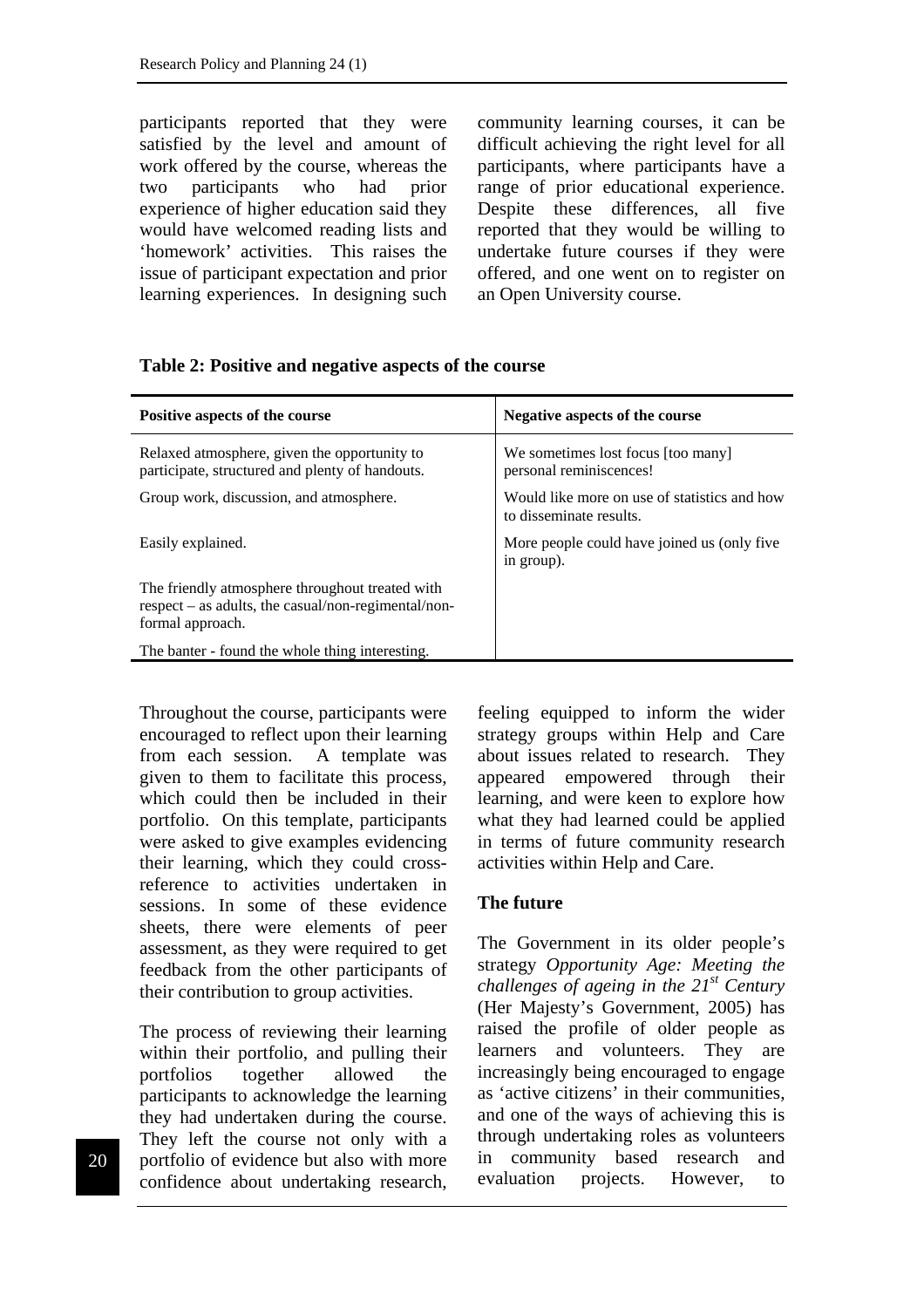undertake these roles and to set the research agenda, rather than be merely used as research participants, they need to gain more knowledge and understanding of research processes. This is important when we consider the way in which knowledge and theory about older people are generated, and the need for more 'inclusive' models (Beresford, 2000).

This small pilot project has demonstrated that older people can enjoy learning about research, and can become more empowered as volunteers and potential researchers as a result. This type of learning needs to be offered in a non-threatening way, particularly for participants who may have no prior formal qualifications. It is also important that participants do not feel overwhelmed by the level and amount of work required, and this confirmed our initial decision to offer a relatively short course aimed at level 1 OCN accreditation.

The importance of collaborative working has also been confirmed by this project. The involvement of the University in delivering the programme seemed to be important to the participants. They enjoyed the attendance days at the University, the chance to visit the library and use onsite resources. This seemed particularly important for the three participants who had no prior higher education experience.

A key issue in the delivery of such learning in future is funding. This research programme of learning was provided free of charge to participants due to the funding available through *Older and Bolder*, and was only achieved as a direct result of the collaboration between higher education, further education, the voluntary sector and the *Older and Bolder* initiative. All of the participants reported that they would not have attended if they had been charged. However, funding for adult education is becoming increasingly squeezed with budgets from the Learning and Skills Council being cut by £55 million during 2005-06 (NIACE, 2005).

The emphasis on widening participation in learning for the 16-19 years age group will have a detrimental impact on both the future availability of learning opportunities for older people and the fees required for participants to attend courses. Although the Government uses the rhetoric of participation and learning for older people, adult learning funding policy is restricting learning opportunities to those very groups. This does raise the question of whether there is a real commitment to challenge ageist practice, to fully include older people within society, and to enable them to take on the roles of active citizens that are envisaged by *Opportunity Age* (Her Majesty's Government, 2005).

# **Acknowledgements**

The author would like to thank the course participants, and Dr Steven Keen for his thoughtful comments on previous drafts of this paper.

# **References**

- Beresford, P. (2000). Service users' knowledges and social work theory: conflict or collaboration? *British Journal of Social Work*, 30 (4): 489- 503.
- Cumming, E. & Henry, W.E. (1961). *Growing Old*. New York: Basic Books.
- Cusack, S. (1999). Critical educational gerontology and the imperative to empower, *Education and Ageing*, 14 (1): 21-37.
- Dearing, R. (1997). *Higher Education in the Learning Society: Report of the*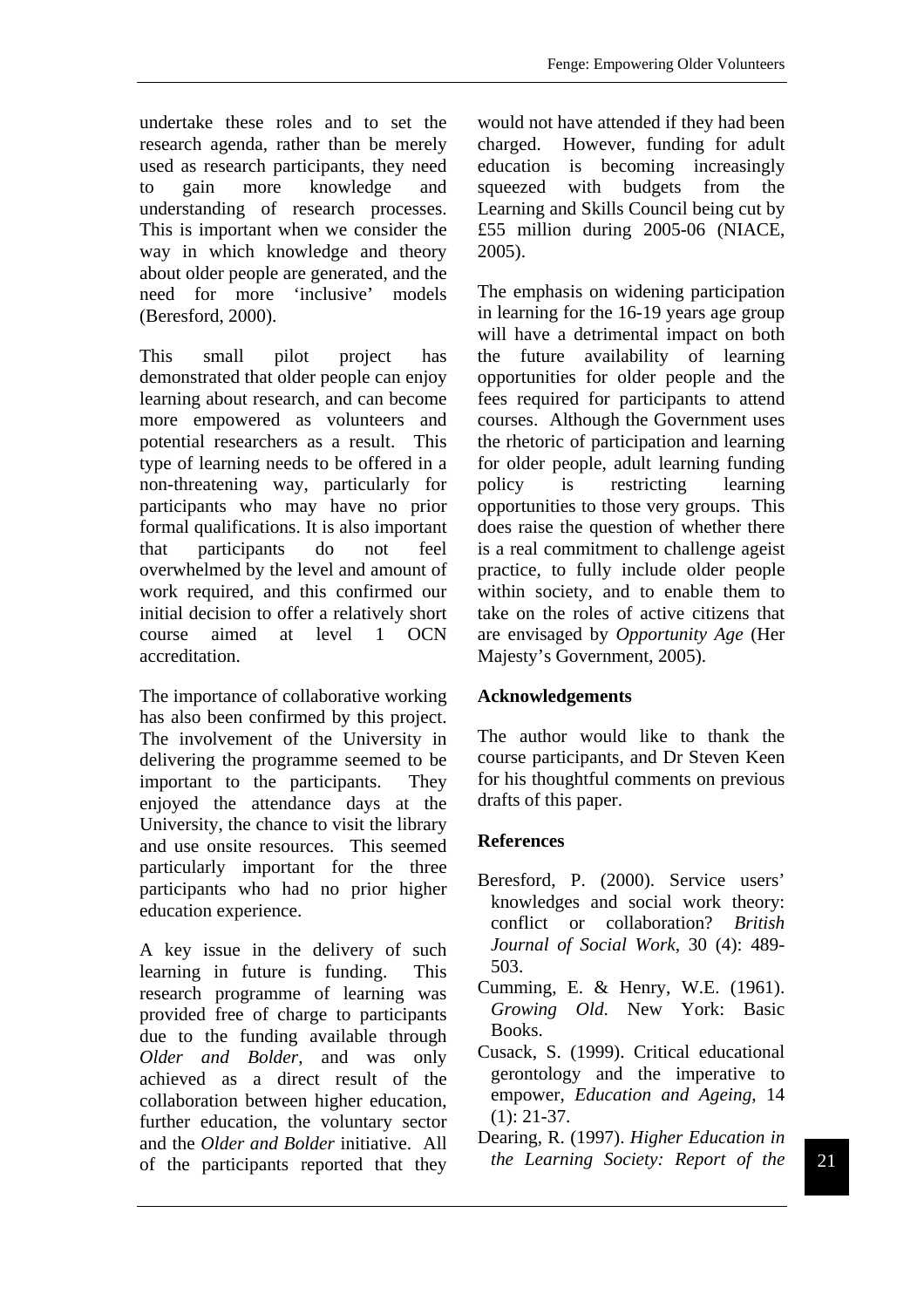*National Committee of Inquiry in Higher Education.* London: HMSO.

- Department for Education and Skills (2003). *Widening Participation in Higher Education*. London: DfES Publications.
- Department of Health (1998). *Modernising Social Services: Promoting Independence, Improving Protection, Raising Standards*, Cm 4169. London: Stationery Office.
- Department of Health (2000a). *The NHS Plan*. London: Department of Health.
- Department of Health (2000b). *A Quality Strategy for Social Care*. London: Department of Health.
- Department of Health (2001) *National Service Framework for Older People*. London: Department of Health.
- European Commission: Directorate-General for Employment, European Commission: Directorate-General for Employment Social Affairs and Equal Opportunities. (2005). *Joint Report on Social Protection and Social Inclusion 2005*. Luxembourg: Office for Official Publications of the European Communities.

http://ec.europa.eu/employment\_social /social\_inclusion/docs/jointreport\_200 5\_en.pdf.

- Elmore, R. (1999). Education for older people: the moral dimension. *Education and Ageing*, 14 (1): 9-20.
- Fitzgerald, R., Taylor, R. & LaValle, I. (2002). *National Adult Learning Survey, Research Report 415*. London: National Centre for Social Research, DfES.
- Jarman, J. (2001). Explaining Social Exclusion. *International Journal of Sociology and Social Policy*, 21 (4, 5, 6): 3-9.
- Gray, D.E. (2004). *Doing Research in the Real World*. London: Sage Publications Ltd.
- *Health and Social Care Act 2001.* London: The Stationery Office Limited. (Eds.) (2001). *Working with Older* <sup>22</sup>

http://www.opsi.gov.uk/ACTS/en2001 /2001en15.htm.

- Her Majesty's Government (2005). *Opportunity Age: Meeting the challenges of ageing in the 21st Century*. London: Department for Work and Pensions.
- Leamy, M. & Clough, R (2001). Older People as Researchers: their role in a research project. *Education and Ageing*, 16 (3): 279-287.
- Leamy, M. & Clough, R. (2006). *How Older People Became Researchers: Training, Guidance and Practice in Action*. York: Joseph Rowntree Foundation.

http://www.jrf.org.uk/bookshop/eBook s/9781859354353.pdf.

- Lister, R. (1998). In from the margins: citizenship, inclusion and exclusion. In M. Barry & C. Hallett (Eds.), pp26-39. Lyme Regis: Russell House Publishing.
- Means, R., Richards, S. & Smith, R. (2003). *Community Care: Policy and Practice*, 3<sup>rd</sup> edition. Basingstoke: Macmillan.
- National Open College Network (2005). *The National Credit Framework*. http://www/nocn.org.uk - accessed 29 August, 2006.
- *National Health Service Reform and Health Care Professions Act 2002.* London: The Stationery Office Limited.

http://www.opsi.gov.uk/acts/acts2002/ 20020017.htm.

- NIACE (2002). *Older people and learning - some key statistics*, *Briefing Sheet 32*. http://www.niace.org.uk/information/B riefing\_sheets/Older\_Learners\_Stats.ht m, accessed 29 August, 2006.
- NIACE (2005). *Fairer Funding For Adult Learning*. www.niace.org.uk/fairerfunding, accessed 29 August, 2006.
- Nolan, M., Davies, S., & Grant, G.